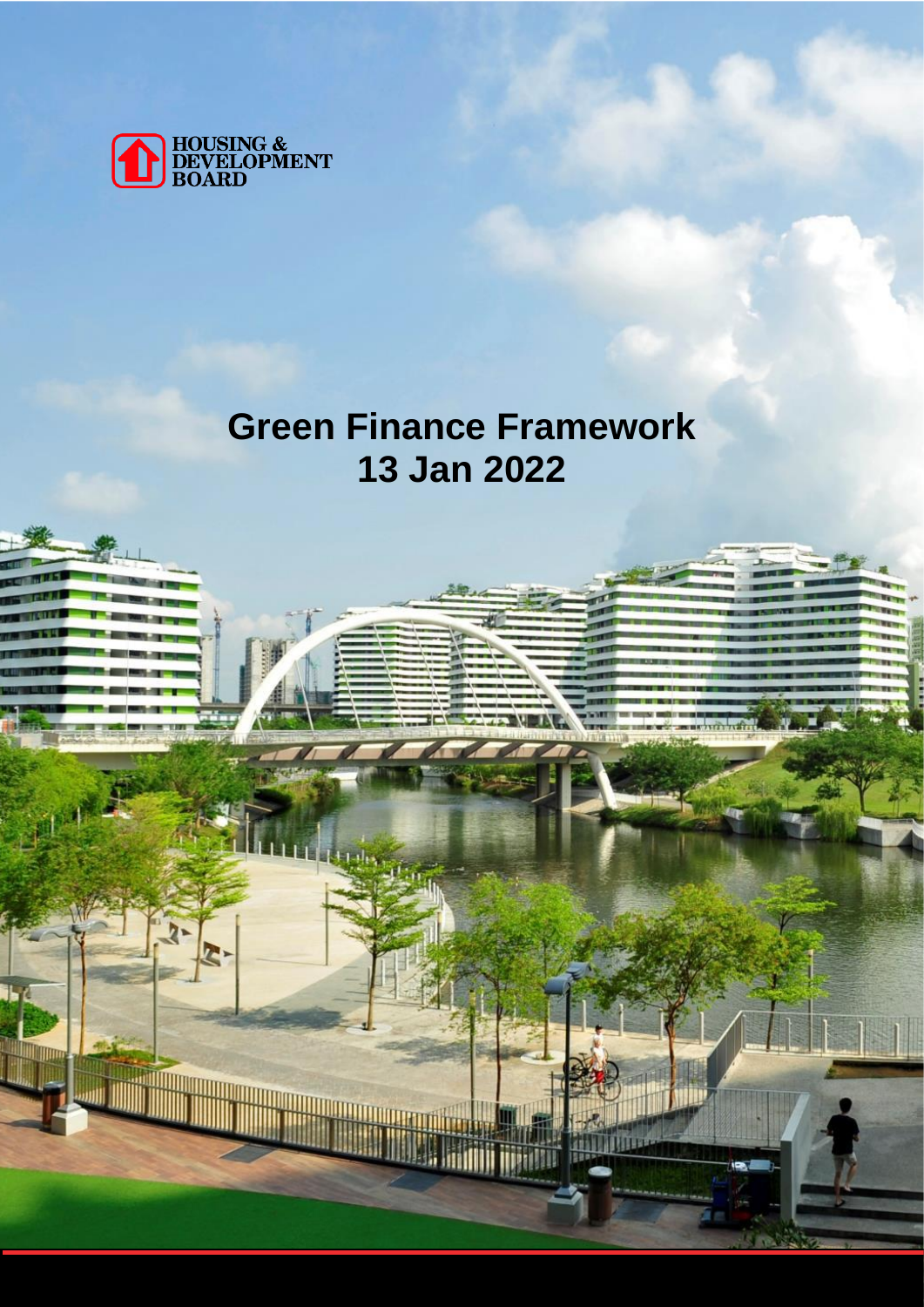### **Disclaimer**

The information and opinions contained herein are for information purposes only and are provided as at the date of this document and are subject to change without notice. HDB does not assume any responsibility or obligation to update or revise such statements, regardless of whether those statements are affected by the results of new information, future events or otherwise. Certain statements, including those relating to general business plans and strategy and future prospects may be considered to be "forward looking statements", and actual results may differ due to changes or developments in political, economic, regulatory or social conditions, and therefore, no assurance is given with respect to the information and opinions contained herein nor that any particular result will be achieved. This document may not be used or relied upon for any purpose other than as specifically contemplated by a written agreement with HDB.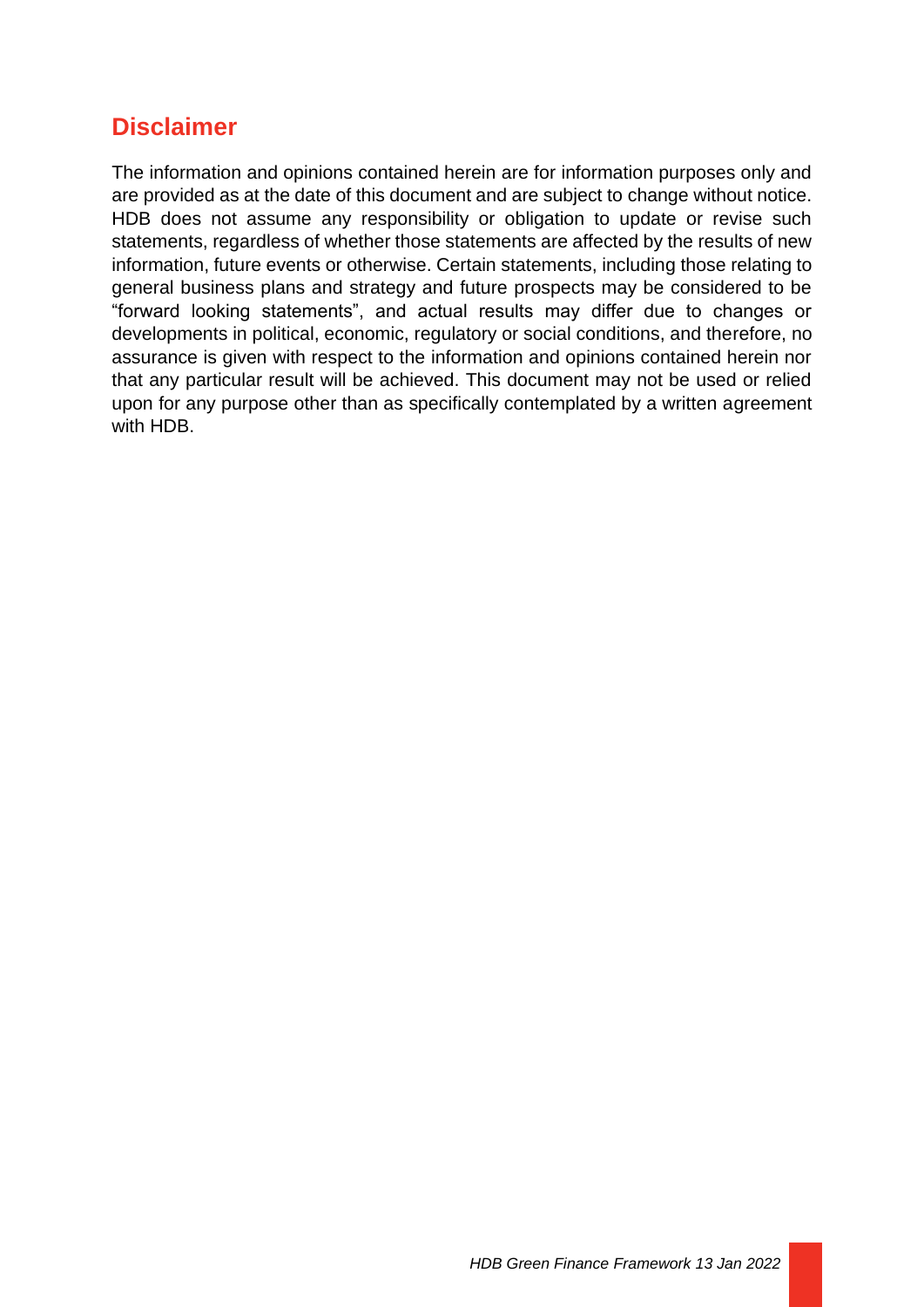## **Contents**

<span id="page-2-0"></span>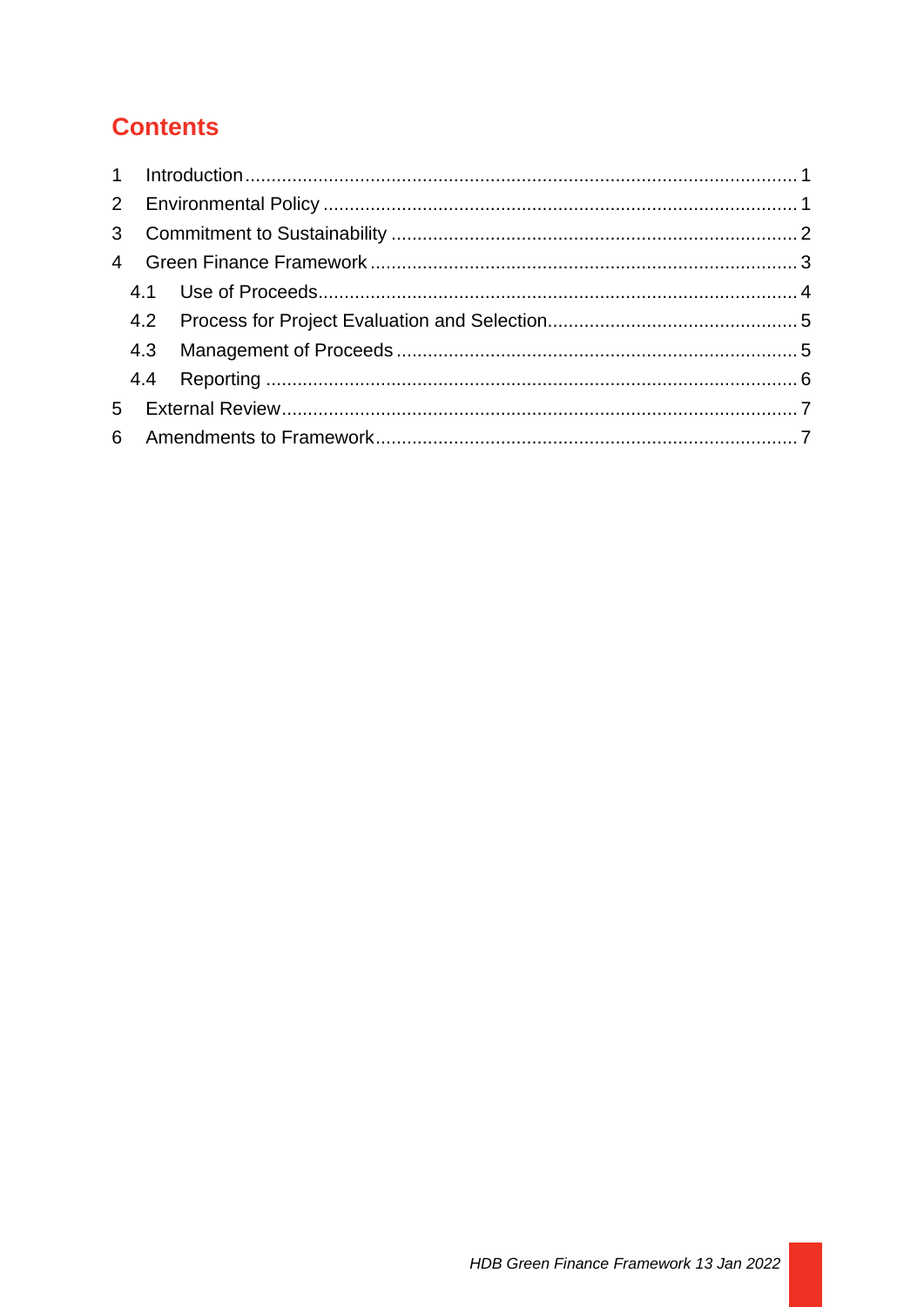#### **1 Introduction**

The Housing & Development Board (HDB), a statutory board of the Ministry of National Development (MND), was established on 1 Feb 1960. HDB's mission is to provide quality and affordable public housing for Singaporeans, create vibrant and sustainable towns, and promote the building of active and cohesive communities.

HDB has built more than 1 million flats built across 24 towns and 3 estates, housing about 80% of Singapore's resident population, of which about 90% own their home. HDB strives to continuously build new-generation housing in smart and sustainable towns, to provide affordable, quality homes and living environments.

#### <span id="page-3-0"></span>**2 Environmental Policy**

HDB, the leading property developer and owner in Singapore, is committed to be the leader in environmental management. In line with our shared value to care for the environment, we shall:

- i. Comply with all applicable environmental laws, regulations and other relevant requirements
- ii. Contribute to environmental sustainability by:
	- Promoting conservation of energy and efficient use of resources in policy formulation, planning, development, management and maintenance of public housing and commercial buildings;
	- Considering environmental requirements in land use and procurement of goods and services; and
	- Practising 3Rs (reduce, re-use and recycle) in resource and waste management
- iii. Continually improve our environmental performance by setting and reviewing environmental objectives and targets
- <span id="page-3-1"></span>iv. Communicate with and educate all persons working for or on behalf of HDB, business partners, customers and the public to achieve our environmental goals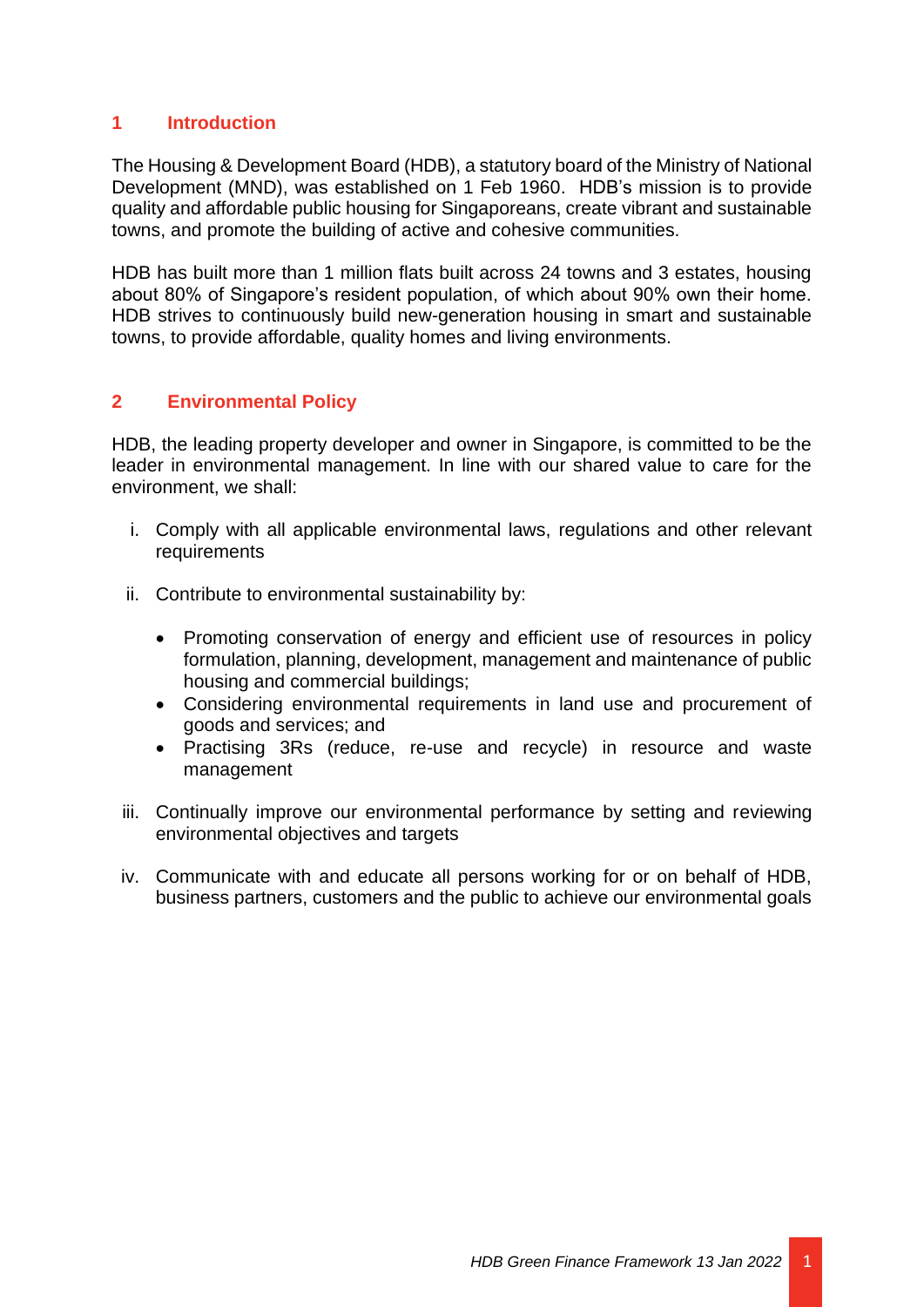#### **3 Commitment to Sustainability**

As the largest master planner and housing developer in Singapore, HDB continually seeks to improve the way it plans its towns and designs its flats, to keep pace with the changing demographics and lifestyle trends of its residents. Today, an HDB home is much more than just a physical shelter. Beyond the flat, it is also about creating a total living environment so that HDB towns remain good homes to live in.

In 2011, HDB formulated the Roadmap to Better Living in HDB Towns, to guide the development of well-designed, sustainable and smart, and community-centric towns. Over the past decade, a new generation of public housing has been progressively completed, including in new housing areas such as Bidadari, Tampines North and Punggol Northshore.

As society evolves and new challenges emerge, the roadmap has been refreshed to address key trends and challenges that will impact the future of HDB living, such as an ageing population, climate change, evolving social aspirations, and Singaporeans' desire to be more involved in shaping their living environment. The 'Designing for Life' roadmap will guide HDB's work over the next 10 to 15 years. Supported by three pillars – 'Live Well', 'Live Green' and 'Live Connected', the roadmap marks a concerted shift in focus towards the holistic well-being of residents, focusing on planning and designing around residents' physical, mental, and social needs. Some of the initiatives under the roadmap include [Biophilic Town Framework,](https://www.hdb.gov.sg/about-us/our-role/smart-and-sustainable-living/biophilic-towns) [Smart HDB Town Framework,](https://www.hdb.gov.sg/about-us/our-role/smart-and-sustainable-living/smart-hdb-town-page) and the [Green Towns Programme.](https://www.hdb.gov.sg/cs/infoweb/about-us/our-role/smart-and-sustainable-living/Green-Towns-Progamme)

HDB also actively carries out research & development to create and test new designs, as well as digital and construction technologies. This ensures that HDB achieves better environment quality, as well as a more productive and efficient construction process. HDB's innovations are wide-ranging, including state-of-the-art environmental modelling techniques, renewable energy, water and waste management, high-quality precast construction, floating wetlands system, new methods of reclamation and smart applications.

Where required, as part of HDB's planning and development process, we conduct indepth environmental studies to assess the expected impact of development on the natural and built environment. They guide our development plans for the areas and inform mitigating measures to minimise the impact of development works on the environment.

In recognition of our efforts to deliver quality and excellence in public housing with a focus on sustainability, HDB has received numerous international and local awards, including the 2010 Habitat Scroll of Honour Award, one of the most prestigious global human settlements awards.

HDB was also conferred the Built Environment Leadership Platinum Star and the BCA Green Mark Platinum Champion at the Building and Construction Authority (BCA) Awards ceremony on 22 May 2018. The awards recognise efforts to champion a sustainable and quality-built environment. This was the first time a public agency was awarded these prestigious accolades.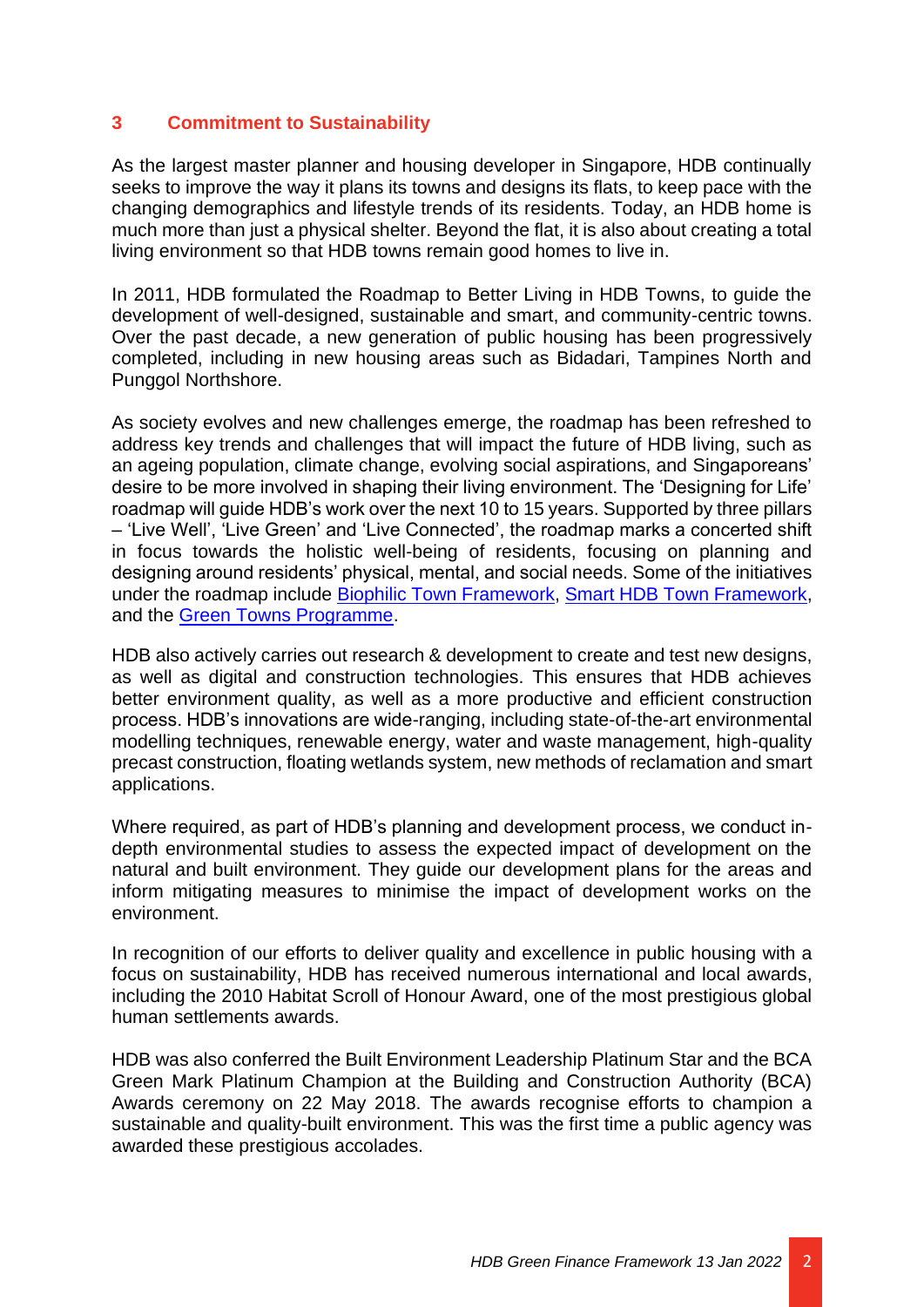HDB received the prestigious Singapore Quality Award (with Special Commendation) 2018, and the Transformative Agency of the Year Award in 2020, in recognition of the high standards achieved in delivering products and services. These accolades are a testament to HDB's commitment to developing well-designed and sustainable towns in Singapore and providing homes that all Singaporeans can be proud of.

#### <span id="page-5-0"></span>**4 Green Finance Framework**

As part of our commitment towards the development of green and sustainable homes, HDB has developed this Green Finance Framework (the "Framework") with an intention to enter into multiple Green Finance Transactions (GFTs) in the future, including but not exclusively Green Bonds and Green Loans.

The Framework is developed in accordance with the:

- i. Green Bond Principles (GBP) (2021) by the International Capital Market Association (ICMA);
- ii. Green Bond Standards (2018) by the ASEAN Capital Markets Forum; and
- iii. Green Loan Principles (2021) by the Loan Market Association, Asia Pacific Loan Market Association and Loan Syndications & Trading Association.

The Framework is structured to address the following four core components in compliance with the above Principles and Standards:

- i. Use of Proceeds
- ii. Process for Project Evaluation and Selection
- iii. Management of Proceeds
- iv. Reporting

<span id="page-5-1"></span>HDB's Debt and Assets Committee, a Board Committee, approves the Framework. The Debt and Assets Committee endorses HDB's strategies to meet its borrowing requirements.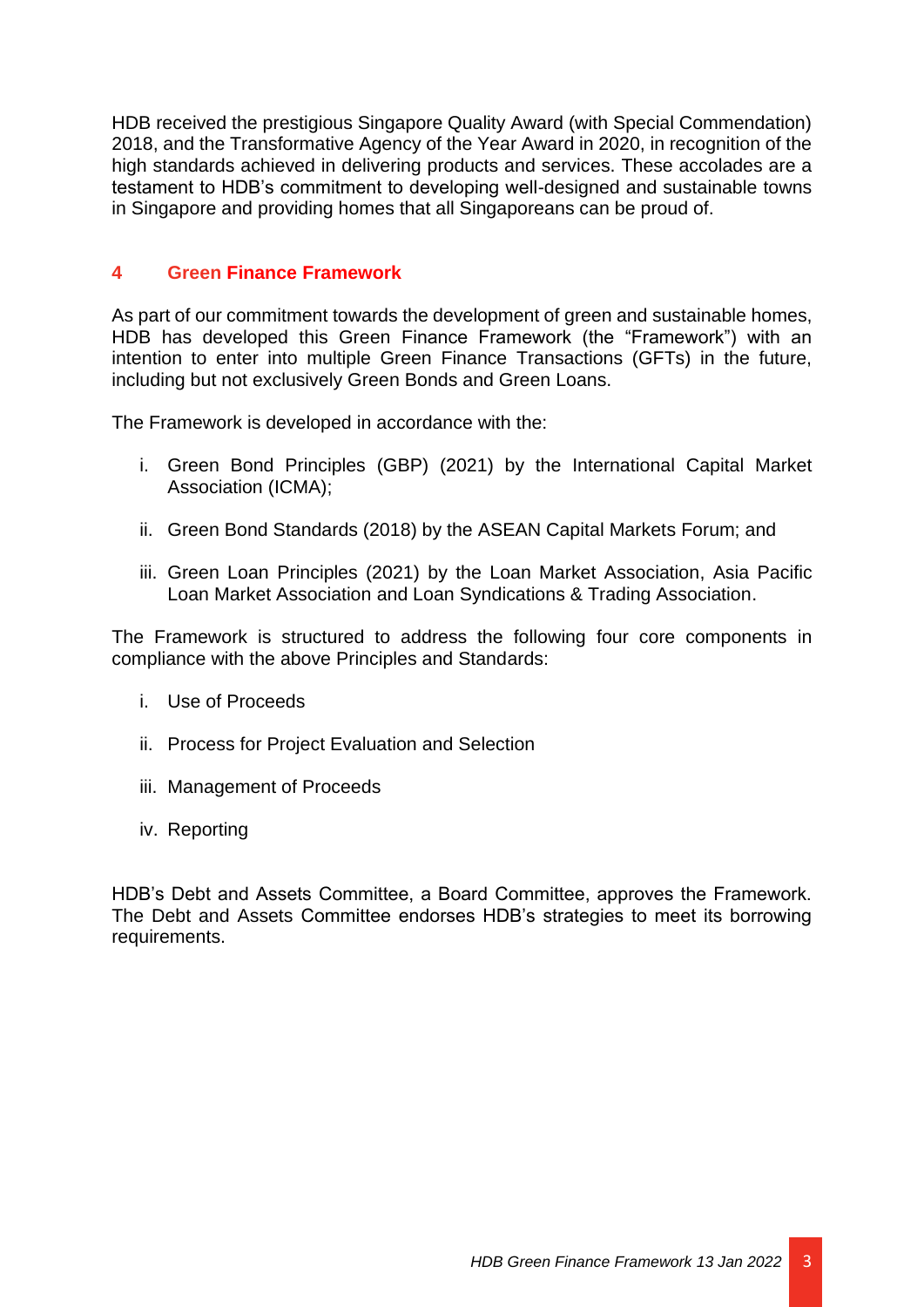#### 4.1 Use of Proceeds

The net proceeds from the GFTs will be used exclusively to finance or re-finance Eligible Green Projects under the Project Category of Green Buildings.

This includes the development of new residential and non-residential HDB projects which are planned to achieve the BCA Green Mark certification<sup>1</sup> of Gold  $P<sup>lu</sup>s$  or above, and which commences:

- i. during the 24 months prior to the relevant issue date of a green bond / loan; or
- ii. after the issue date of a green bond / loan

HDB will, to the best of its ability, allocate at least 50% of the net proceeds to current and future expenditures.

| <b>Project</b><br>Category | <b>HDB's Initiatives</b>                                                |           | <b>Expected</b><br><b>Environmental</b><br><b>Benefits</b> | <b>Contribution to</b>                               |
|----------------------------|-------------------------------------------------------------------------|-----------|------------------------------------------------------------|------------------------------------------------------|
| Green<br>buildings         | For new public<br>housing<br>developments:                              | $\bullet$ | Reduction in<br>energy use                                 | <b>UN Sustainable</b><br><b>Development Goals</b>    |
|                            | <b>Obtain BCA Green</b><br>Mark Gold Plus or<br>higher                  |           | Reduction of<br>carbon<br>emissions                        | AFFORDABLE AND<br>CLEAN ENERGY                       |
|                            | <b>Provide Smart lighting</b><br>for indoor and outdoor<br>common areas |           |                                                            | <b>Singapore Green</b>                               |
|                            | Provide Re-<br>generative lifts for all<br>residential blocks           |           |                                                            | Plan 2030 <sup>2</sup> Pillar<br><b>Energy Reset</b> |
|                            | Provide solar-ready<br>roofs                                            |           |                                                            | <b>GREEN PLAN</b>                                    |

<span id="page-6-0"></span><sup>1</sup>BCA's [Green Mark certification scheme](https://www1.bca.gov.sg/buildsg/sustainability/green-mark-certification-scheme) is a green building rating system designed to evaluate a building's environmental impact and performance. It provides a comprehensive framework for assessing the overall environmental performance of new and existing buildings to promote sustainable design, and best practices in construction and operations in buildings.

<sup>2</sup> The Singapore Green Plan 2030, or the Green Plan, is a whole-of-nation movement to advance Singapore's national agenda on sustainable development. The Green Plan charts ambitious and concrete targets over the next 10 years, strengthening Singapore's commitments under the UN's 2030 Sustainable Development Agenda and Paris Agreement, and positioning Singapore to achieve its long-term net zero emissions aspiration as soon as viable. More information on the Singapore Green Plan 2030 can be found at [www.greenplan.gov.sg.](http://www.greenplan.gov.sg/)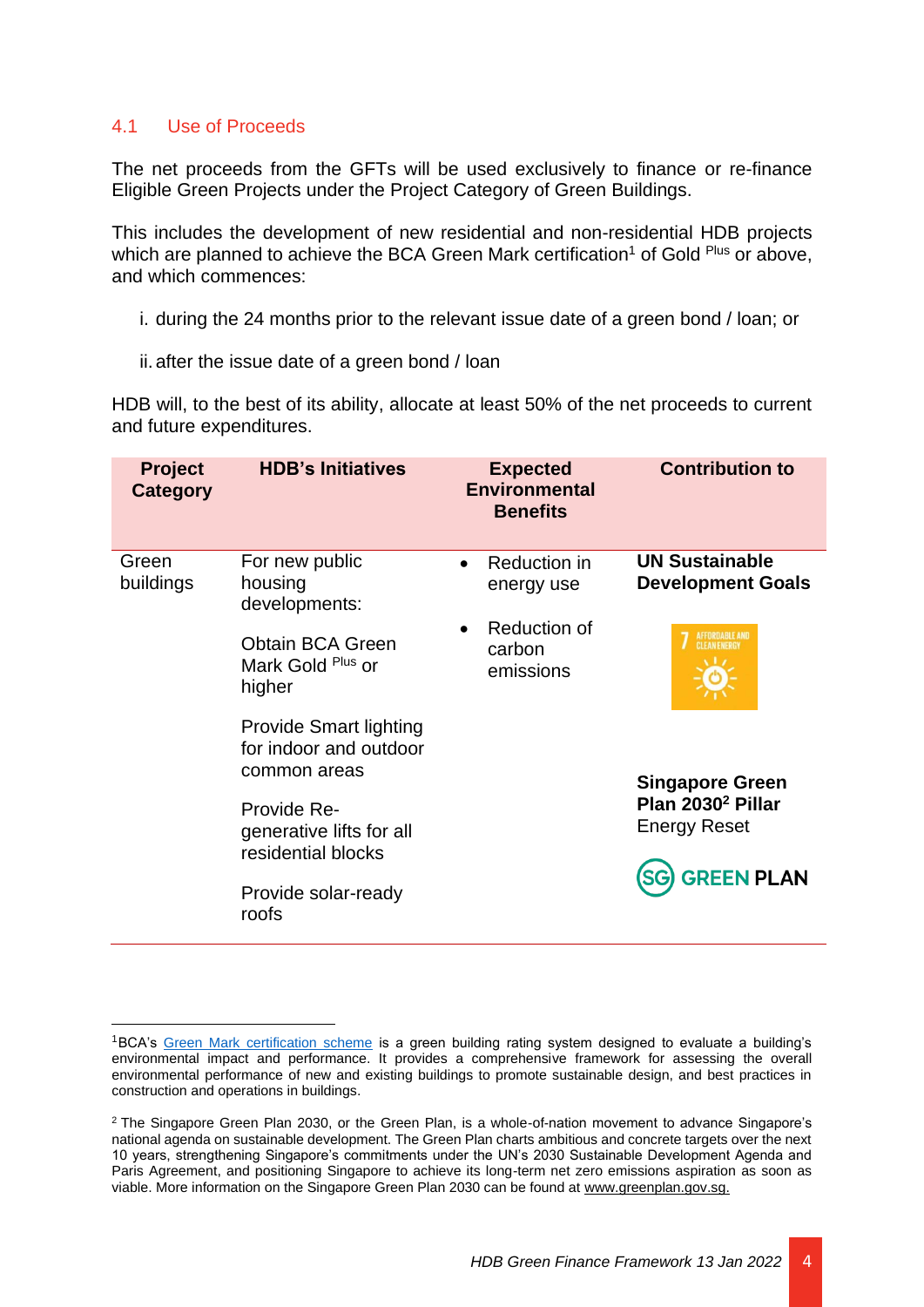#### 4.2 Process for Project Evaluation and Selection

The project evaluation and selection process play a key role in ensuring that the proceeds from the GFTs are used to finance or re-finance Eligible Green Projects that meet the criteria specified under the Use of Proceeds section in the Framework.

| Project<br>Identification and<br>Selection | The Development & Procurement Group will identify the Eligible<br>Green Projects and seek the Deputy Chief Executive Officer<br>(Building)'s endorsement on the projects to be included in the<br>Green Project Register. |
|--------------------------------------------|---------------------------------------------------------------------------------------------------------------------------------------------------------------------------------------------------------------------------|
| <b>Green Projects</b><br>Register          | Annually, the Finance Group will present the Green Projects<br>Register that could be financed with GFT proceeds to the Chief<br>Executive Officer for review and approval.                                               |
|                                            | The Finance Group will keep track of the Green Project Register<br>and will ensure that the allocation of the GFT proceeds is in line<br>with the Framework.                                                              |

#### <span id="page-7-0"></span>4.3 Management of Proceeds

The net proceeds from the GFTs, or an amount equal to the net proceeds, will be allocated exclusively to the Eligible Green Projects on a portfolio basis. As long as there are outstanding GFTs, the Finance Group will manage the Green Project Register through its internal system and periodically monitor the balance of the tracked proceeds.

HDB will track the proceeds of the green bonds / loans and periodically adjust the balance of the tracked proceeds to match allocations to the Eligible Green Projects on a portfolio basis.

Where the allocation of the proceeds is pending, such amounts will be managed as part of HDB's cash management process which includes short-term balances which may be held by the Accountant-General's Department (AGD) under the Government's Centralised Liquidity Management Framework for Statutory Boards. Any unallocated proceeds will be disclosed as part of HDB's post-issuance reporting.

<span id="page-7-1"></span>HDB will ensure, to the best of its ability, the allocation of proceeds to Eligible Green Projects on a portfolio basis no later than 2 years from the date of issuance, subject to market conditions and unforeseen circumstances (e.g. construction delays).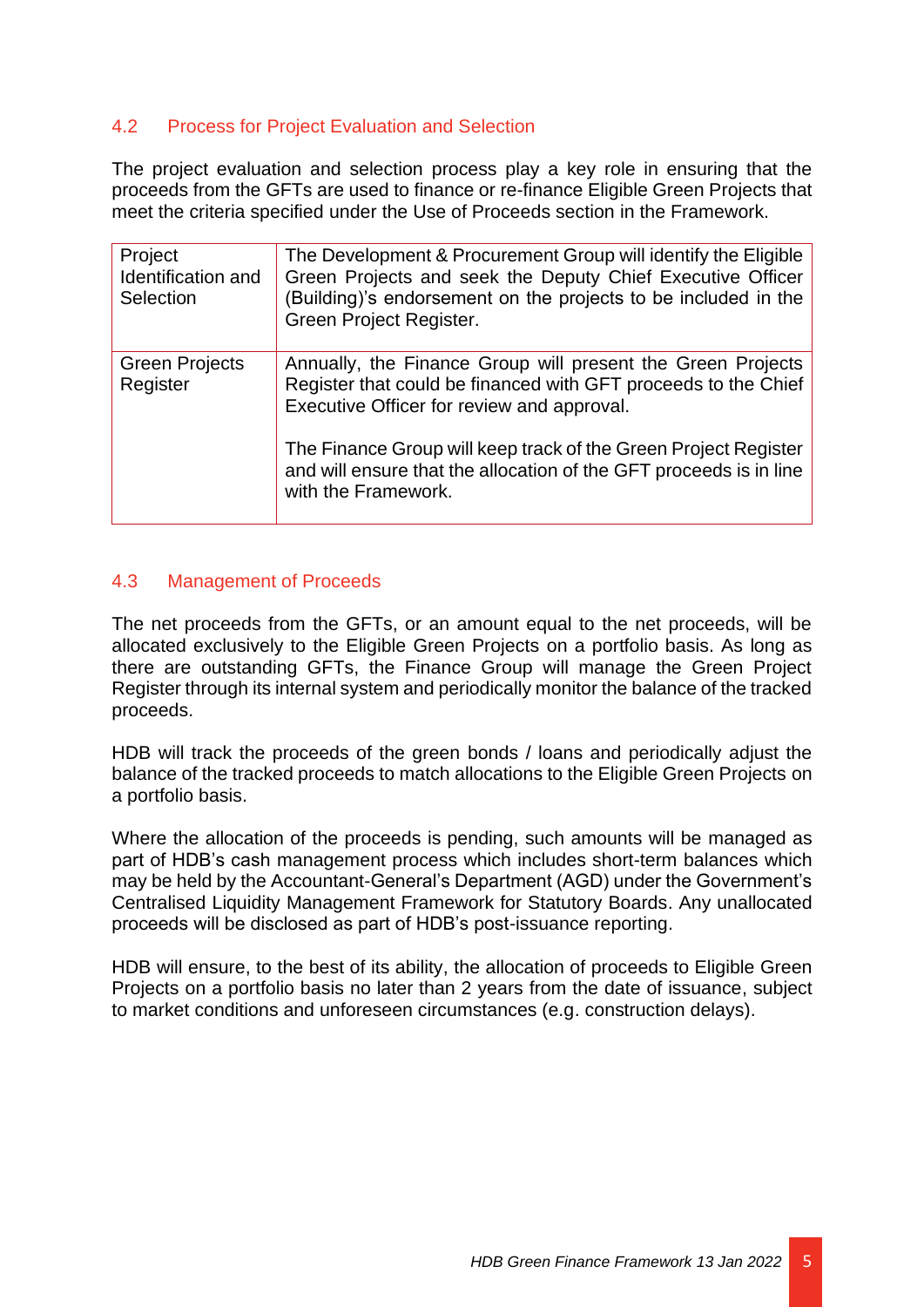#### 4.4 Reporting

HDB is committed to transparent reporting of our sustainability performance.

- i. For Green Bonds, HDB shall publish an annual green finance report by financial year, or as and when there are any material developments. Each green bond will be reported until full allocation of proceeds. The annual green finance report will be audited by an independent assurance provider and will be available on the HDB website.
- ii. For Green Loans, HDB shall provide a green loan report to the lender(s) upon request, or as and when there are any material developments. Each green loan will be reported until full allocation of proceeds. HDB shall be deemed to have provided the information if it is available in the annual report or on the HDB website.
- iii. For the above reports, HDB will provide information on the allocation of proceeds towards the Eligible Green Projects and environmental impact of those projects on a portfolio basis. This may include the following information:

#### Allocation report

- Allocated and unallocated amount
- Share of financing or re-financing of projects
- **List of Eligible Green Projects**

HDB may choose to present the information in generic terms in the event that confidentiality limits the amount of detail that can be made available.

#### Impact report

- Where relevant and feasible, HDB may provide information regarding the environmental impact of the Eligible Green Projects financed by the GFT proceeds as well as key underlying methodology and/ or assumptions used in determining quantitative performance.
- The annual green finance report may contain the following indicators for each Eligible Green Category: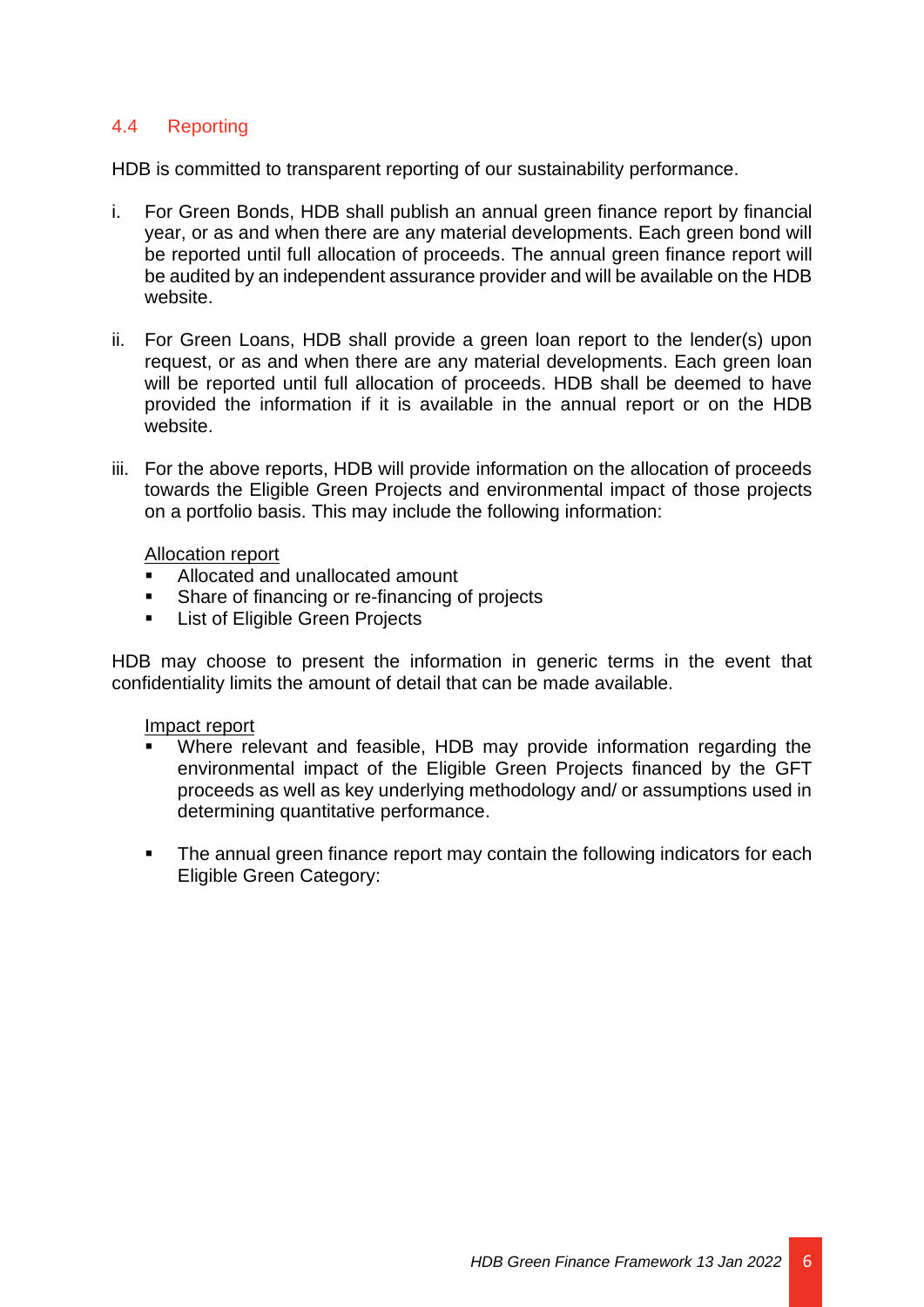| <b>Project</b><br><b>Category</b> | <b>Sustainability Indicators</b>                                                                                                                                                                                          |
|-----------------------------------|---------------------------------------------------------------------------------------------------------------------------------------------------------------------------------------------------------------------------|
| Green<br>buildings                | Number of new residential and non-residential HDB projects<br>$\bullet$<br>which are planned to achieve the BCA Green Mark certification<br>of Gold Plus or above                                                         |
|                                   | • Estimated energy generated from Solar Panels<br>(kWh<br>generated per year)                                                                                                                                             |
|                                   | • Estimated energy saved at common areas from Smart Lighting,<br>with reference to lighting power budget in SS 530, and<br>Regenerative Lifts, as compared to lifts without regenerative<br>function (kWh saved per year) |
|                                   | Estimated avoided carbon emissions (Kg CO <sub>2</sub> saved per year)<br>$\bullet$                                                                                                                                       |

The annual green finance report will be reviewed and approved by the Chief Executive Officer.

#### <span id="page-9-0"></span>**5 External Review**

HDB has obtained a limited assurance report from Ernst & Young LLP to confirm the alignment of the Green Finance Framework with the relevant Principles and standards.

The Framework and the limited assurance report will be made available on the HDB website [\(https://www.hdb.gov.sg\)](https://www.hdb.gov.sg/).

#### <span id="page-9-1"></span>**6 Amendments to Framework**

HDB will review this Framework on a regular basis, including its alignment to updated versions of the green bond principles as and when they are released, with the aim of adhering to market best practices. Such review may result in this Framework being updated and amended. The updates, if not minor in nature, will be subject to the prior approval of HDB's Debt and Assets Committee. Any future updated version of this Framework that may exist will either keep or improve the current levels of transparency and reporting disclosures, including the corresponding review by an external reviewer. The updated Framework, if any, will be published on the HDB website and will replace this Framework.